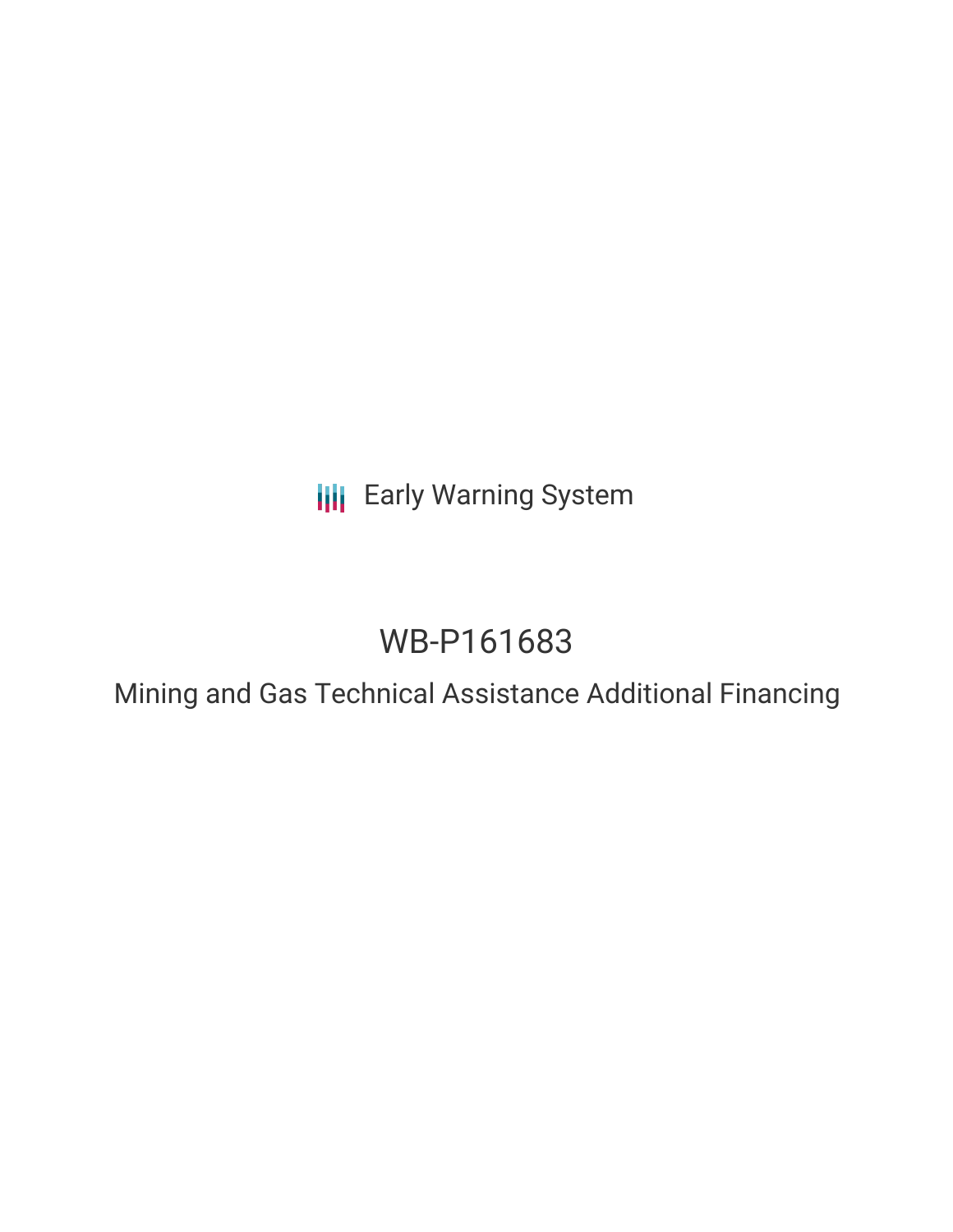

### **Quick Facts**

| <b>Countries</b>               | Mozambique               |
|--------------------------------|--------------------------|
| <b>Financial Institutions</b>  | World Bank (WB)          |
| <b>Status</b>                  | Active                   |
| <b>Bank Risk Rating</b>        | B                        |
| <b>Voting Date</b>             | 2017-11-01               |
| <b>Borrower</b>                | Government of Mozambique |
| <b>Sectors</b>                 | Mining                   |
| <b>Investment Amount (USD)</b> | \$28.00 million          |
| <b>Project Cost (USD)</b>      | \$29.00 million          |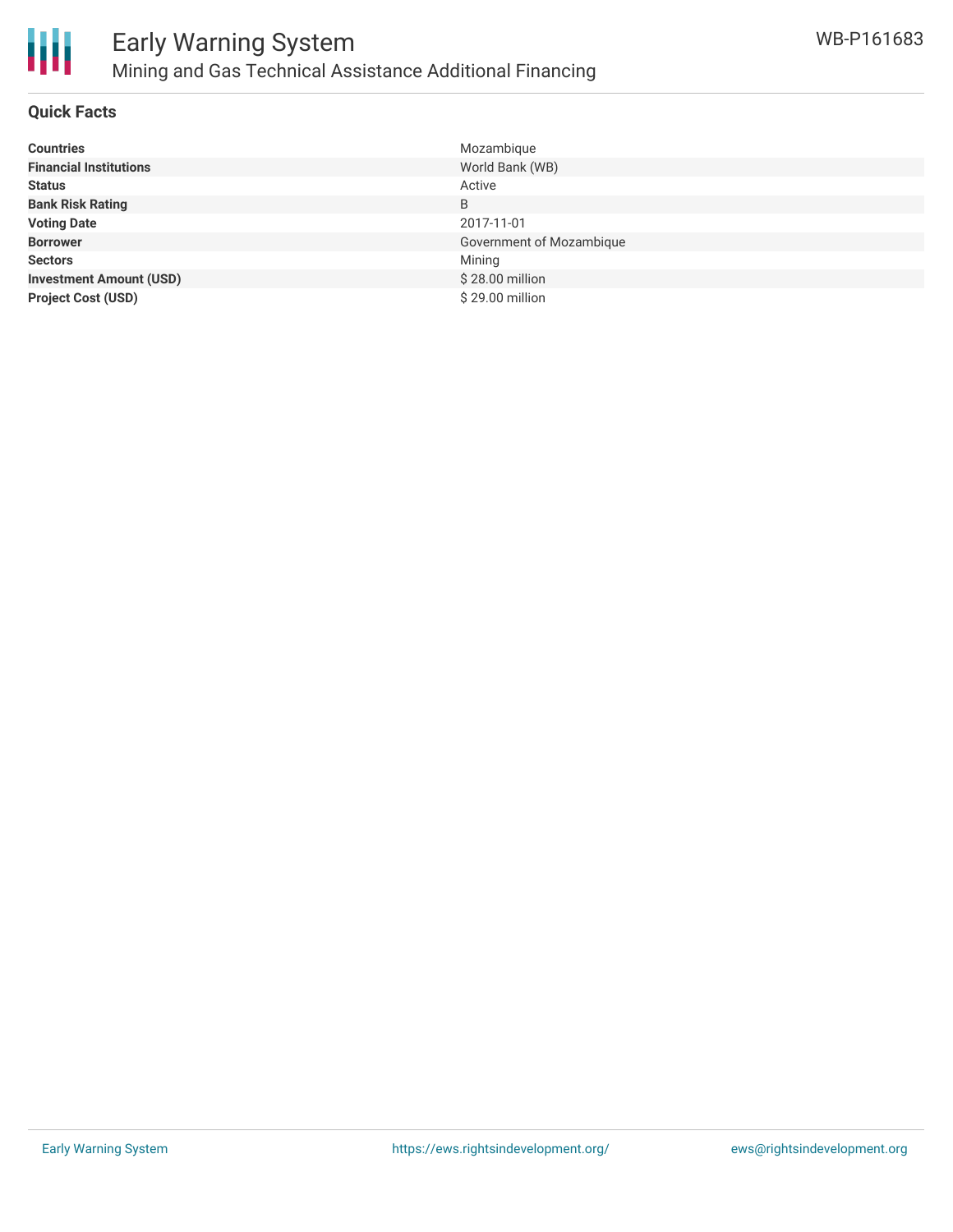

## **Project Description**

The development objective of Mining and Gas Technical Assistance Project is to strengthen the capacity and governance systems of key institutions to manage the mining and hydrocarbon sectors in Mozambique. This project paper requires an additional financing of 28 million US dollars and the extension of project closing date to December 31, 2021 (nineteen months extension) to accommodate scaled-up activities.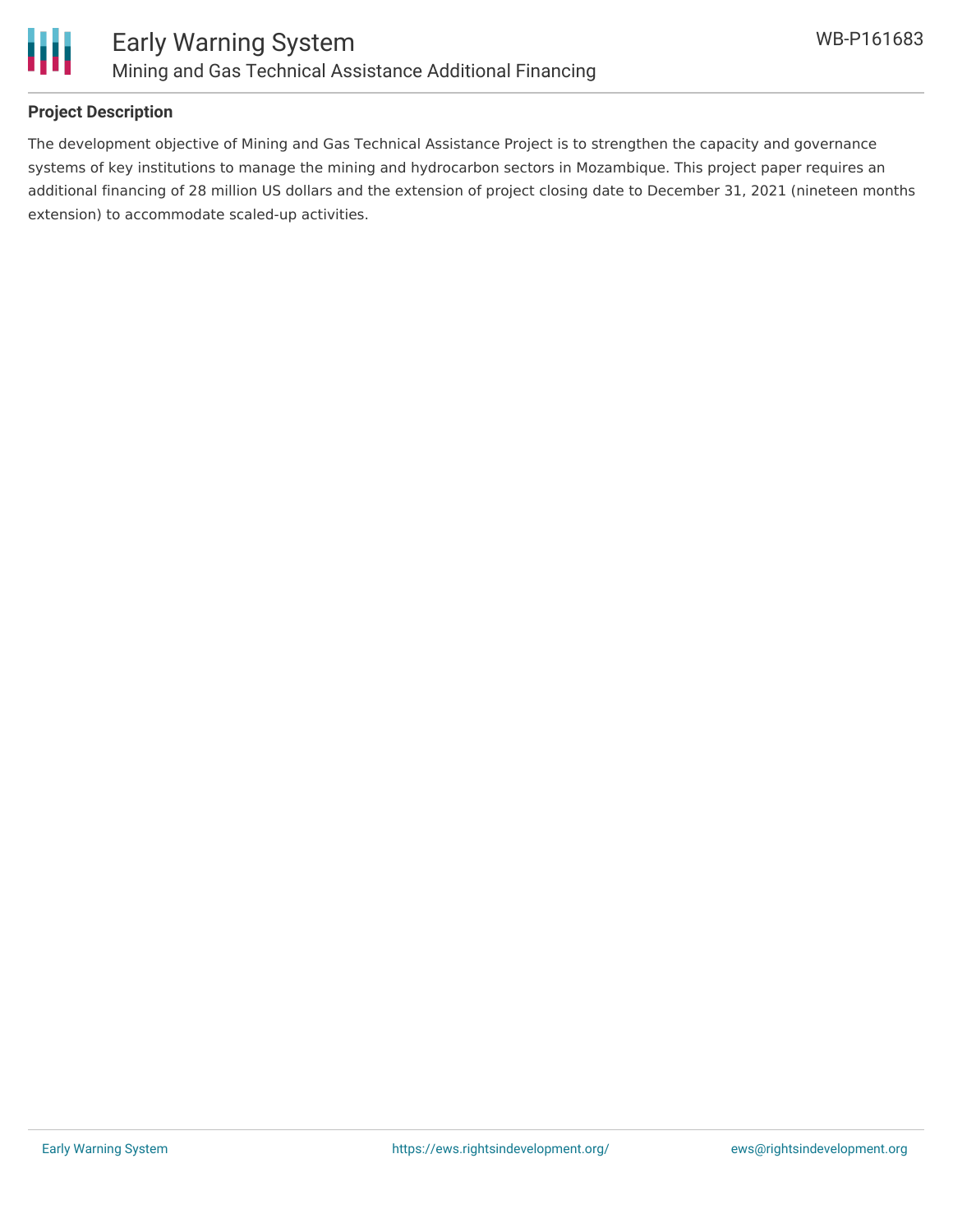

# **Investment Description**

World Bank (WB)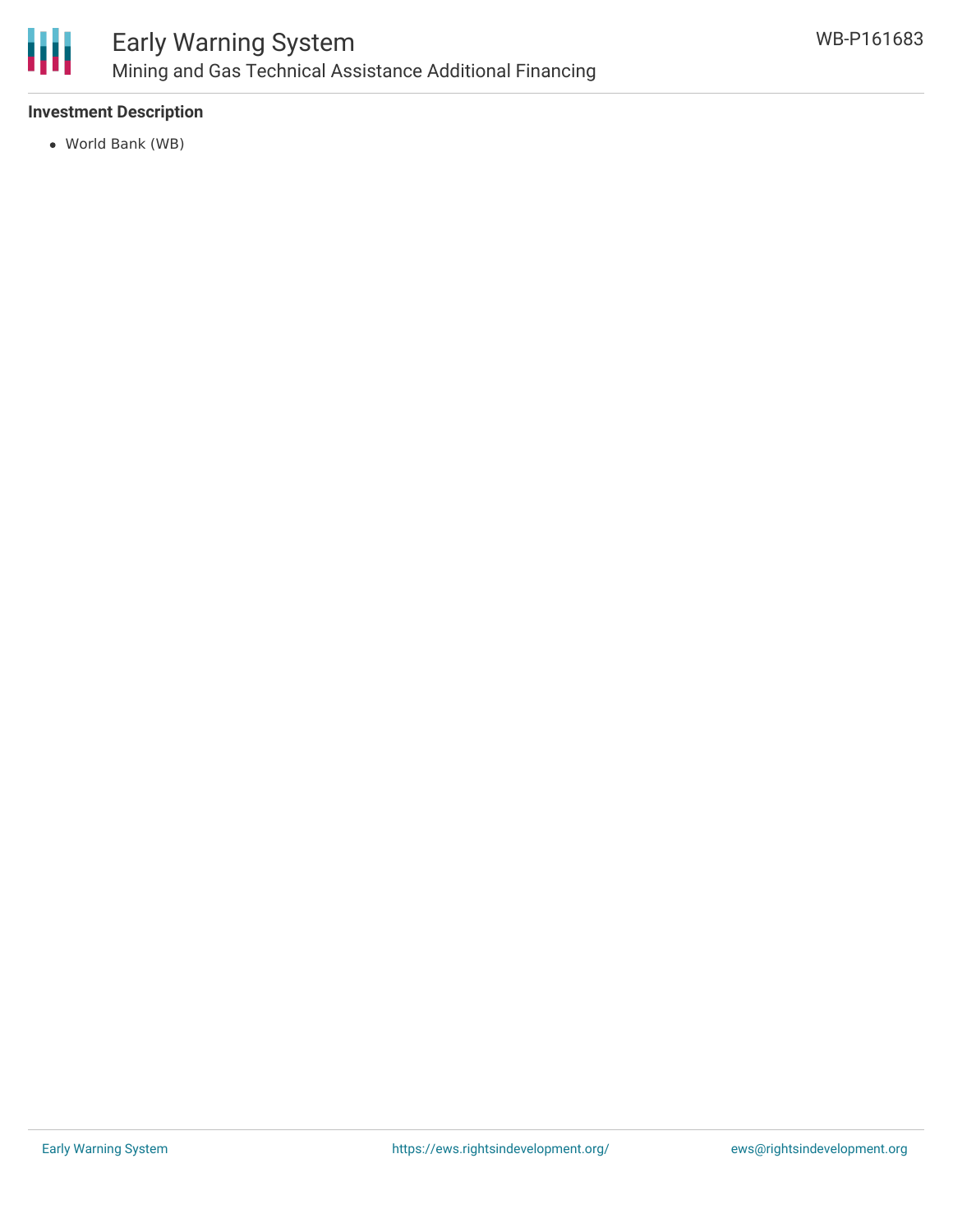

# **Contact Information**

Name:Ministry of Mineral Resources and Energy Contact:Eugenio Simbine Title:National Director for Planning and Development Email:esimbine@yahoo.com

#### **ACCOUNTABILITY MECHANISM OF WORLD BANK**

The World Bank Inspection Panel is the independent complaint mechanism and fact-finding body for people who believe they are likely to be, or have been, adversely affected by a World Bank-financed project. If you submit a complaint to the Inspection Panel, they may investigate to assess whether the World Bank is following its own policies and procedures for preventing harm to people or the environment. You can contact the Inspection Panel or submit a complaint by emailing ipanel@worldbank.org. You can learn more about the Inspection Panel and how to file a complaint at: http://ewebapps.worldbank.org/apps/ip/Pages/Home.aspx.